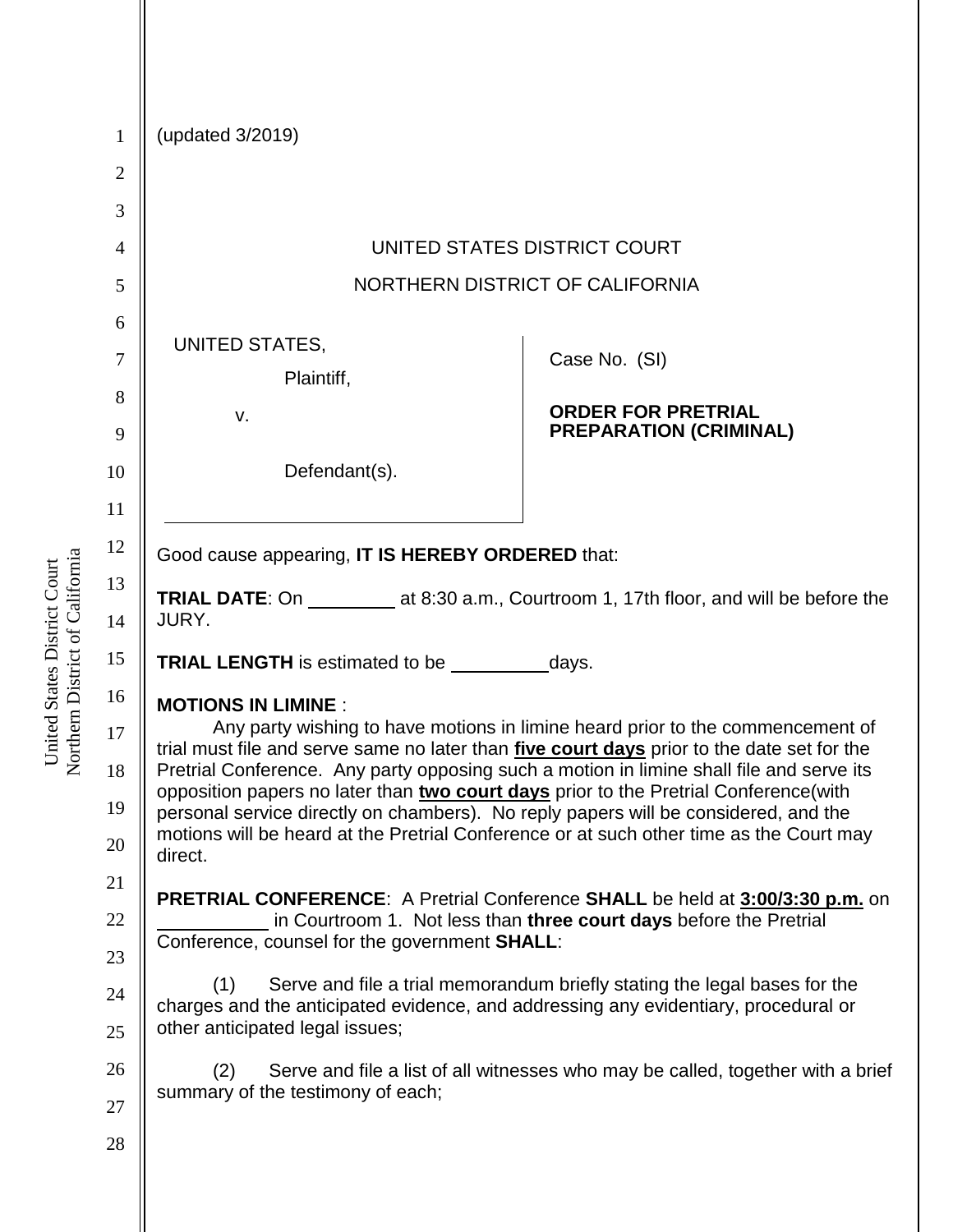2 3

4

5

6

7

8

9

10

11

12

13

14

15

16

17

18

22

23

24

1

(3) Serve and file proposed jury instructions on all substantive issues and on any procedural issue not adequately covered by the Court's standard instructions (which are published in the Ninth Circuit Manual of Model Jury Instructions). Counsel shall deliver to the Courtroom Deputy a copy of their proposed jury instructions and email a copy in Word format to SIPO@cand.uscourts.gov.

(4) Serve and file a proposed form of verdict and proposed questions for jury voir dire; and,

(5) Serve and file exhibit lists; and serve copies of all marked exhibits on all parties. Each item **SHALL** be pre-marked; generally, the government **SHALL** use numbers, the defendant, letters. The exhibits **SHOULD NOT** be filed with the Court, only the exhibit lists must be filed with the Court. However, counsel shall lodge with the Court two copies of the exhibits in binders the Friday before trial, for the Court's use and witnesses use during trial. The original exhibits admitted by the Court shall be collected by the Court during trial.

Not less than **three court days** before the Pretrial Conference, defense counsel **SHALL** comply with subparagraphs (3) and (4) above, and, to the extent consistent with the defendant's right to an effective defense, with subparagraphs (1), (2) and (5) above.

Counsel **SHALL** confer in advance and be prepared to discuss with the Court any anticipated evidentiary objections and any means for shortening and simplifying the trial (e.g., by stipulating to such matters as chain of custody, nature of substances, use of the mails, etc.).

Counsel should submit an agreed upon set of additional requested voir dire questions to be posed by the Court. Any voir dire questions on which counsel cannot agree shall be submitted separately. Voir dire by counsel will not be permitted absent leave of Court.

19 20 21 **MOTIONS**: All motions **SHALL** be heard on at **11:00 a.m.** in Courtroom 1, and **SHALL** comply with Crim. L.R. 47-2. Before filing any motion, counsel for defendant and for the government **SHALL** confer concerning any matter covered by Crim. L.R. 17.1-1(b), relevant to the case, in particular, subparagraphs (1) - (3).

The party filing any motion or other paper in this case shall show on the first page beneath the file number which, if any, of the exclusions under 18 U.S.C. § 3161 may be applicable to the action sought or opposed by the motion or other paper, and his or her calculation of the amount of excludable time to the hearing date.

25 26 27 The party filing an opposition or other paper shall also show on the first page beneath the file number which, if any, of the exclusions under 18 U.S.C. § 3161 may be applicable to the action sought or opposed by the motion or other paper, and his or her calculation of the amount of excludable time to the hearing date. Crim. L.R. 47-2 (c)

Northern District of California Northern District of California United States District Court United States District Court

28